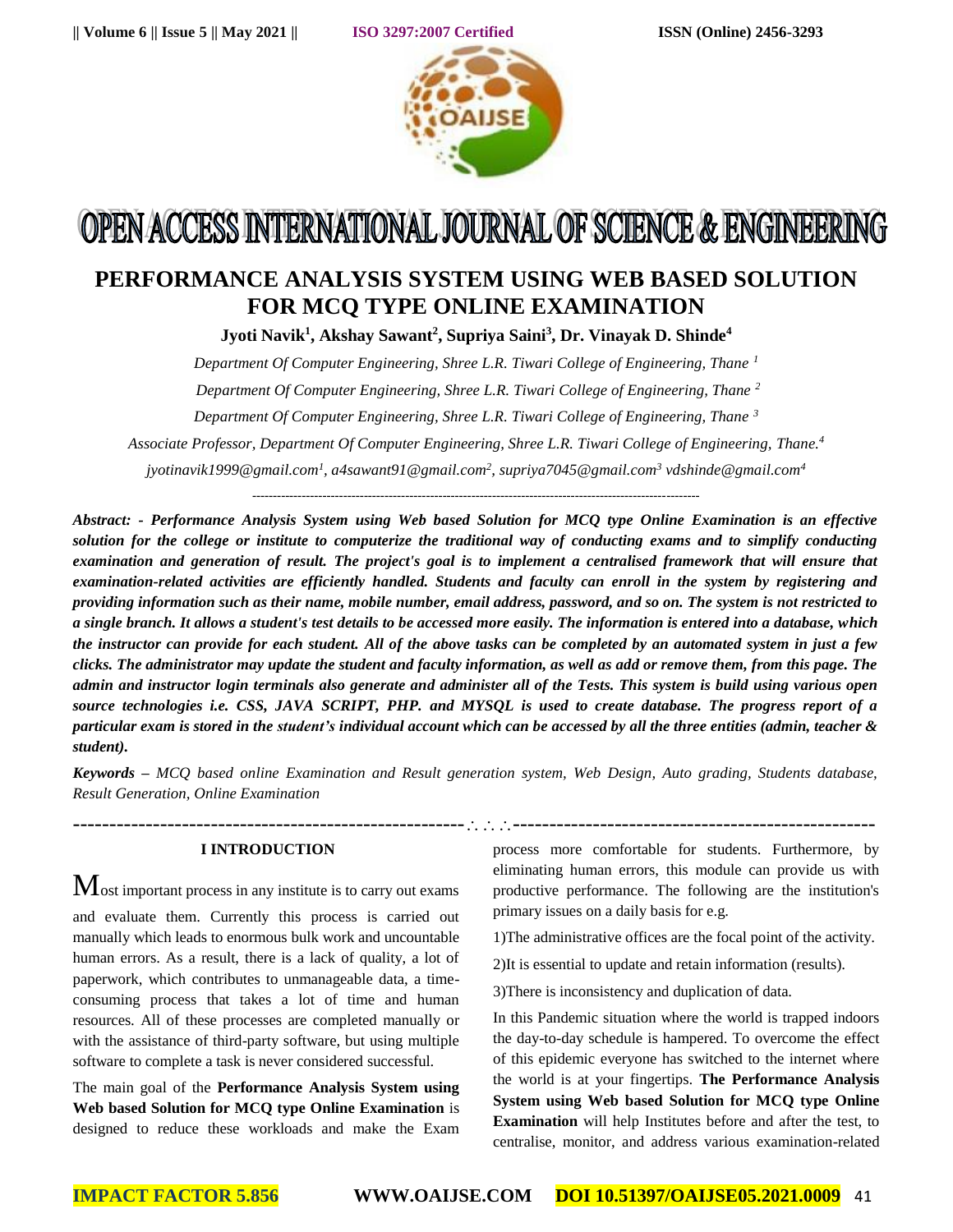student issues by generating examination papers and evaluating on basis of the same. The examination pattern will be MCQ (i.e. multiple choice questions).

#### **II.LITERATURE REVIEW**

**Performance Analysis System using Web based Solution for MCQ type Online Examination** is a solution to the ever challenging problem in the history of educational institutions in the management of the examination records and maintaining results. In the dark phase of the Pandemic it has become even more tedious to conduct and maintain records of the examination where it has nearly become impossible for the management to collaterally conduct the examination process.

Several attempts have been made by numerous researchers in developing an online platform for Examination and Results generation, but it has never been more in need than ever before.

ODES is an open-source research project that began in 2015 as part of an M.Sc. thesis and is still being developed and maintained today. The aim of this tool is to help developers and academics with online review projects. It has similar features and behaviour to other software systems, is lightweight, and can be used by computers running various operating systems. ODES provides a simple-to-implement solution that eliminates the need for code creation and the associated risks of failure. Teachers can quickly execute their exams/questions with an automated system thanks to the plugin's customizability. Furthermore, it facilitates the sharing of exams/questions within the group of schools/universities/other institutes, thereby improving collaboration. It is not subject to any commercial licencing requirements and can be used freely by universities and schools since it was written using WordPress and released under an open-source licence. [1]

Web-based adaptive exam system that has been improved Due to its design and simple visual characteristics, the evolved adaptive exam system offers a broad range of applications to students and lecturers. Users do not need any additional guidance. Exams can be implemented, analysed, and calculation and assessment procedures can all be done using various approaches. In addition to the adaptive implementation of tests, student monitoring and instruction, as well as exam outcome assessment, which is often overlooked due to its time- consuming structure but critical in terms of meeting educational goals, can be made more convenient. [2]

Another important component was the design of the online review system's web page, which included placing information in a logical order and using images of sufficient resolution so that users/visitors could understand the system's intent. The system's web page is a user-friendly resource with

useful information that is appropriate for the World Wide Web and can be accessed through a web browser. [3]

Existing computer-based assessment systems typically do not scale well and do not completely embrace features such as subjective question evaluation, interactive content delivery, and off-line exams. These characteristics are extremely desirable for distance estimation, and new approaches to designing such applications are needed. Mobile Agents are an efficient distributed application paradigm. Mobile Agents are self- contained software entities that can pause, ship to another agent-enabled host on the network, and resume execution, determining where to go and what to do in the process. They have a number of benefits over conventional design methodologies, including: network load reduction, latency reduction, and disconnected operations. [4]

The process of defining, modelling, and recording how data flows around an information system is known as data flow modelling (DFM). A data flow model is made up of a series of connected data flow diagrams that are accompanied by relevant documentation. Processes (activities that convert data from one type to another), data stores (data storage areas), external entities (things that send data into or receive data from a system), and data flows are all represented by DFMs (routes by which data can flow through). [5]

The Waterfall Software Development Life Cycle (SDLC) model was used as the design methodology for this analysis. The SDLC is a process for developing, designing, and maintaining computer software, information systems, and industrial systems. Linear Sequential Life Cycle Model is another name for it. It's a well-known software development framework. This model is easy to understand and is ideally suited for smaller projects with well-defined specifications. It is made up of a series of stages, each of which has an output that feeds into the next stage's input. The end users (students and lecturers) were interviewed during the requirement stage to assess their attitudes and expectations.. [6]

Grading time is cut in half thanks to the widespread use of automated testing, which enables graders to concentrate on issues like code style. The aim of this paper is to show how computerised testing systems can be combined with the World Wide Web to create web-based evaluation and testing systems. This paper focuses on comprehensive programmes that use a central server to deliver and grade exams. The aim of this project is to create an exam management tool that students and instructors can use to track and improve their learning and teaching practises. [7]

One of the most significant features of the exam cell module is the form filling function. This feature allows students to get the different forms they need to fill out online instead of standing in a line in the examination room. It also aids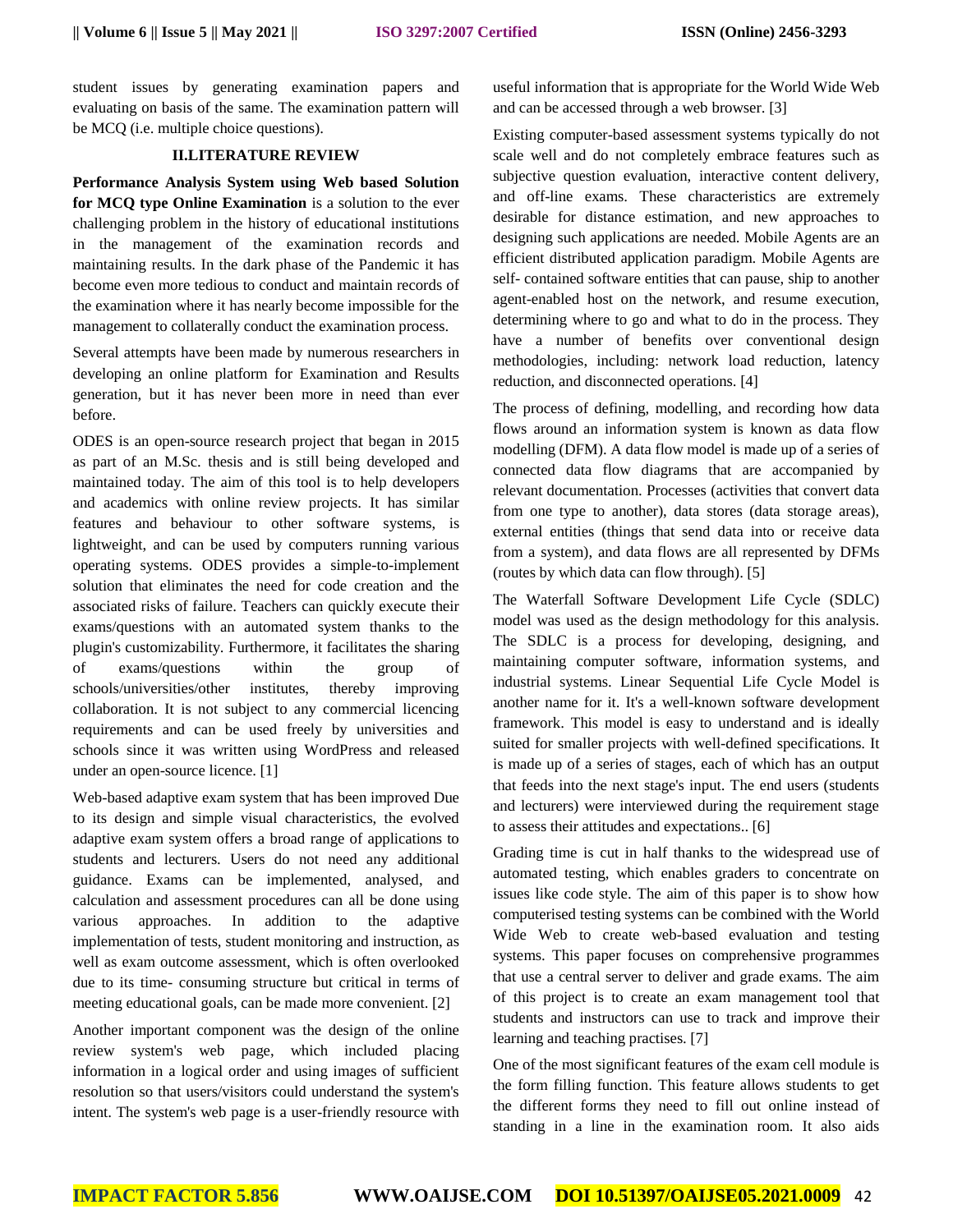examination cell staff in maintaining all types in a digital format, making examination cell management and operation simpler. The student can access the form at any time from his or her account. The student may be required to pay for the forms (depending on the situation), and until the payment status is validated in the ERP module, the form is made available to the student.. [8]

The majority of important processes in an educational institute are carried out manually, such as the details of teaching and non-teaching staff, student records, and the number of examination halls available. Since all of these processes are carried out manually, they increase the work load and are more prone to errors. The existing systems are conventional systems that support manual procedures, resulting in a significant amount of time spent and a large number of hard copies. Existing system is unreliable, ineffective, and inaccurate; thus, report generation is a difficult task; additionally, if a report is produced, calculations must be performed manually, which would almost certainly result in errors.[9]

When a student applies for admission, they must first pay the application fee, in which an office user can create an entry in the appropriate student database. Students must login to the application using that registration id, fill out the college form, and then send the printouts of the form along with the relevant documents. Because of this, the office user just needs to enter the student's name, registration number, and payment amount. By filling out the questionnaire, students will create their own entries in the database. Other departments can only see student or employee information. For the admissions process, students may obtain a unique id. Students are identified by a unique id, which allows them to participate in any activity offered by the college. Students and employees may provide input to the administrator or the user of the collage office. [10]

# **III.PROBLEM STATEMENT**

The project aims to develop a Web based Application which can provide an online platform to conduct Examination and generate and maintain results accordingly without any human errors.

#### **IV.PROPOSED METHOD**

**Performance Analysis System using Web based Solution for MCQ type Online Examination** has a separate section for admin, students and teachers. Multiple users can use the module through different login id's and on multiple systems simultaneously using the internet.

Below shown is the activity UML diagram of examination and result generation module, which shows flow between activity of administrator, test, faculties, students and results. System access is provided only after a secure login with unique id and password. It shows activity flow of adding, updating and

deleting users, tests, and results. After login admin can manage all the operations on users, test, teachers and can view result analysis.

Admin can register users, search users and test, view descriptions of test, add users and test and can delete users and test. Admin and faculty can view overall performance of students in rank generation. All the pages such as student, faculty and test are secure and user can access these after secure login only.



*Figure 1. System flow diagram*

The procedure is as follows:

- 1) Using a correct username and password to log in.
- 2) Select user type i.e. admin, teacher, or student.
- 3) Admin and teachers can create and modify the tests as and when required. Whereas students can appear the examination and view the results.
- 4) In the Home page students get to see all the exams and theirprogress reports appeared by them.
- 5) Using admin login one can manage different users in the application.
- 6) Using teachers login one can create tests periodically.
- 7) Using student login students can appear for the exams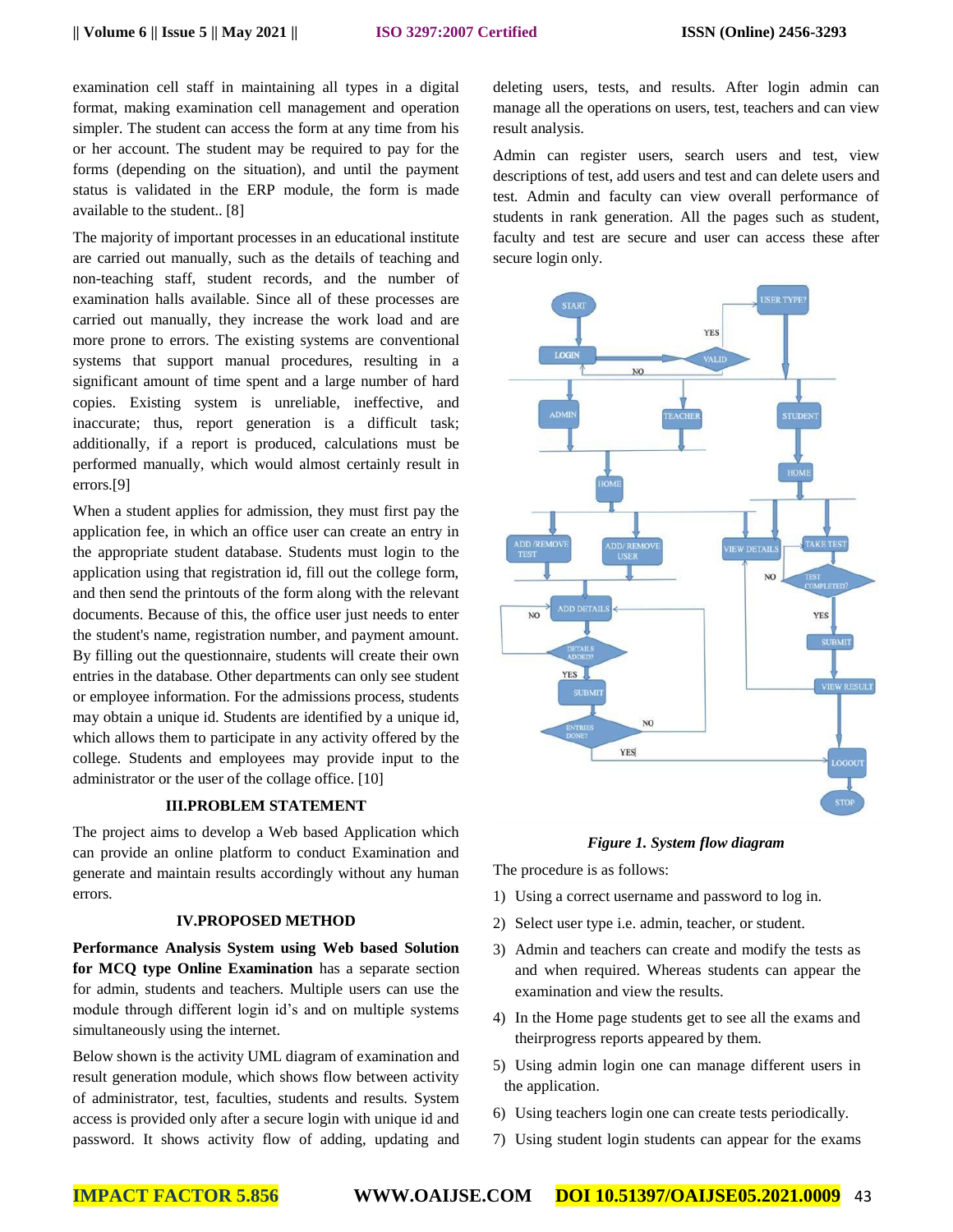and get evaluated on the basis of the same.

- 8) In Report section we can view the progress (score) of a particular student which is automated by the system as the student appears the exam.
- 9) Separate student and teacher id's are created once they complete the registration process.

10)Logout from the application.



*Figure 2. Use case diagram*

Use Case Diagram:

In this diagram there are three actors, Administrator, Student and Teacher. Administrators activities on the application are initiating new users by registering teacher or student on the system, modifying details of users or existing test, creating test, viewing questions and result analysis. Teachers activities are setting test and instructions, moderate the questions and adding or deleting the test. Teachers can view students' progress through result analysis and rank calculation. Examinations are attempted by students, Students can also modify their profile details. results can be viewed with rank calculation to improve performance of students.

# **V RESULT**

Graphical User Interface for **Performance Analysis Systemusing Web based Solution for MCQ type Online Examination**

| <b>Examination And Result Generation Module</b> |                                   |    | 1 seat anni- | O Senior |
|-------------------------------------------------|-----------------------------------|----|--------------|----------|
| Dashboard Hone User Add User                    | Ranking Analysis Cost- Co Signout |    |              |          |
|                                                 | <b>Register User</b>              |    |              |          |
|                                                 | Erne your name                    |    |              |          |
|                                                 | <b>Salact Gender</b>              | ×  |              |          |
|                                                 | Enter your college name           |    |              |          |
|                                                 | Enterprocessibili                 |    |              |          |
|                                                 | Erne your mobile number:          | 16 |              |          |
|                                                 | Erro your password                |    |              |          |
|                                                 | Colom Password                    |    |              |          |
|                                                 | 2.52.054                          |    |              |          |

*Figure 3. User registration in the system by adminUser registration in the system by admin:*

User registration in the system by admin gathers all the data from the users and creates the database of the same, enabling the system to manage the individual users account.

| Dashboard |  | Home User Add User Ranking | Analysis |                           | Quiz e Signout            |   |  |
|-----------|--|----------------------------|----------|---------------------------|---------------------------|---|--|
|           |  |                            |          |                           | <b>Enter Test Details</b> |   |  |
|           |  |                            |          | Enter Quiz title          |                           |   |  |
|           |  |                            |          | Enter Time Limit          |                           | 厦 |  |
|           |  |                            |          | Enter marks               |                           | 분 |  |
|           |  |                            |          | Enter negative mark       |                           | 崑 |  |
|           |  |                            |          | Enter number of questions |                           | 图 |  |
|           |  |                            |          | Enter description         |                           |   |  |
|           |  |                            | $\sim$   |                           |                           |   |  |
|           |  |                            |          |                           |                           |   |  |
|           |  |                            |          |                           |                           |   |  |
|           |  |                            |          |                           |                           |   |  |

*Figure 4. Test creation by admin in the system*

#### *Test creation by admin in the system:*

Here the MCQ type question paper is created by the admin in which one option has to be chosen. Appropriate weightage according to the test is given to the questions. It enables the admin with the features like time limit & negative marking.

| using PHP?     | Which of the following variable is used to generate random numbers |
|----------------|--------------------------------------------------------------------|
| A - srand()    |                                                                    |
| $B$ - rand()   |                                                                    |
| $C$ - random() |                                                                    |
|                | D - None of the above.                                             |

*Figure 5. Question Page*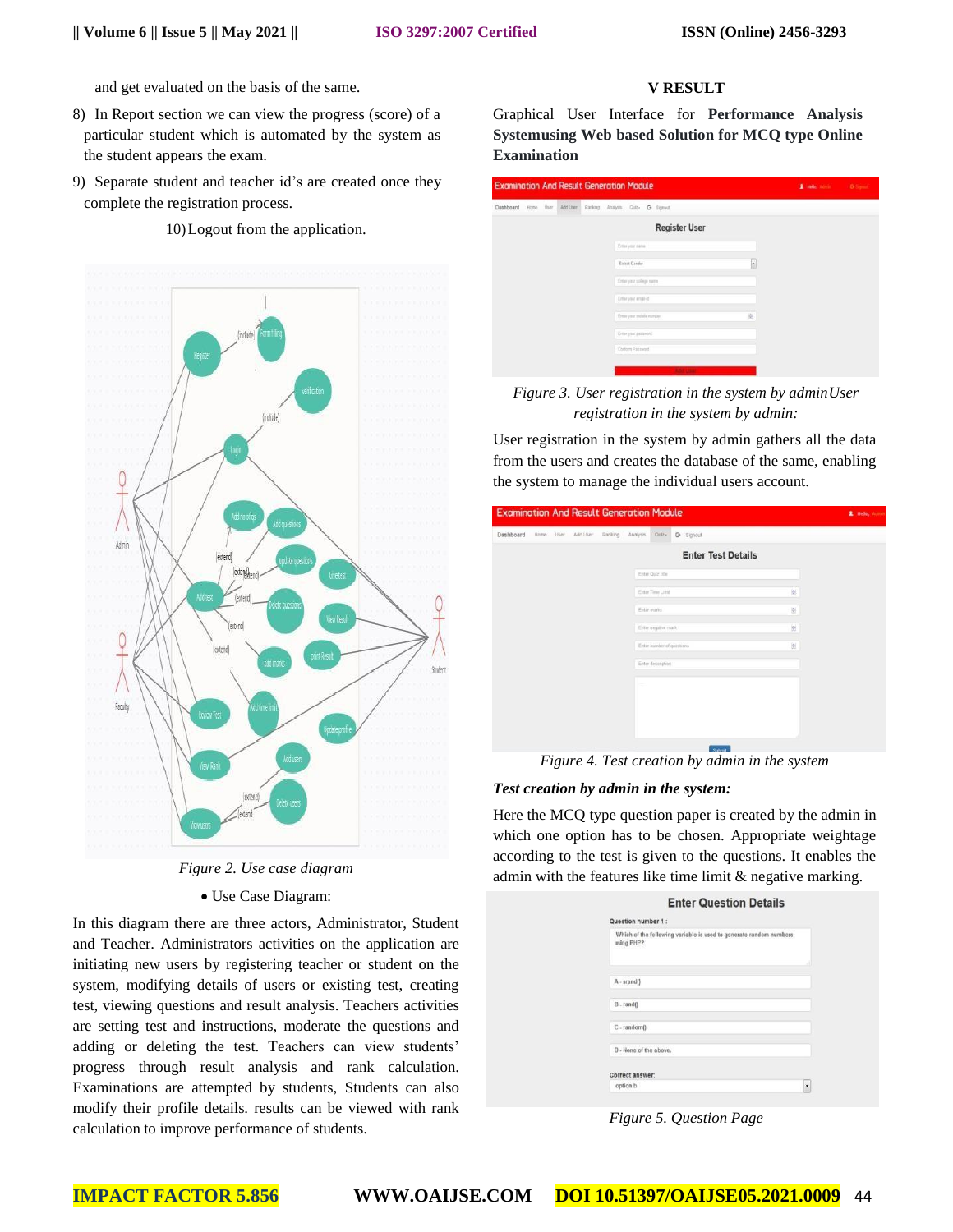#### *Question Page:*

Here students are expected to choose the correct options for the given question. The examination pattern is MCQ (multiple choice questions) pattern. This enables the student to think moreand react accordingly.

| <b>Examination And Result Generation Module</b> |      |      |          |            |           |      |                |                       |               |                 | 2 mile, anno    | <b>Or Signus</b> |
|-------------------------------------------------|------|------|----------|------------|-----------|------|----------------|-----------------------|---------------|-----------------|-----------------|------------------|
| Dashboard                                       | Home | User | Add User | Ranking    | Atlatysis | Quz- |                | C Signout             |               |                 |                 |                  |
|                                                 |      |      |          |            |           |      |                |                       |               |                 |                 |                  |
|                                                 |      |      | Sr no    | subject    |           |      |                | Total no of questions | <b>Points</b> | Time            |                 |                  |
|                                                 |      |      | 3        | Ptp        |           |      | 10             |                       | $10 -$        | $10$ min        | <b>B</b> Delete |                  |
|                                                 |      |      | ż        | Ling.      |           |      | 10             |                       | 10            | 10 min          | <b>B</b> Delete |                  |
|                                                 |      |      | 3        | Java       |           |      | 10             |                       | $70 -$        | $10$ min        | <b>B</b> Delete |                  |
|                                                 |      |      | ×        | Maths      |           |      | 10             |                       | 10            | 10 min          | <b>E</b> Delete |                  |
|                                                 |      |      | 5        | Python:    |           |      | 30             |                       | $10 -$        | $10$ min        | <b>B</b> Delete |                  |
|                                                 |      |      | 6        | Networking |           |      | $\overline{z}$ |                       | ¥.            | 5 <sub>mn</sub> | <b>B</b> Delete |                  |

### *Figure 6. Quiz created by admin in the system*

#### *Quiz created by admin in the system:*

In the section under Quiz created by admin topic-wise and/or subject-wise Quiz is created giving students flexibility to attempt it as and when prepared in the given time period.



*Figure 7. Result analysis of passed students of Test*

Result analysis of passed students of Test:

In Result analysis of passed students of Test the progress of each student is tracked and maintained for their academical progress and future analysis.

# **VI.CONCLUSION**

Finally, the introduction of this project would result in a reduction in the workload of students, faculty members, and exam-cell employees. As a result, a fully functional Automated Examination Process System in MCQ (multiple choice questions) format will be developed. Aside from that, students would be able to access their grades and academic status via the system. Faculty members would be eligible to enter marks for students in their respective subjects. The head of the department will be able to keep track of the students' progress, as well as verifying and validating their grades. The proposed framework would take care of the processes. This will make manual processes less repetitive and allow for more effective, scalable, and automated processes.

#### **VII.ACKNOWLEDGEMENT**

A successful project can never be completed by a single effort or by the individual to whom the project is assigned; it requires the assistance and supervision of some knowledgeable person who actively or passively assists the undersigned in the completion of the successful project.

With great pleasure, I express my gratitude to our principal, Dr.S. Ram Reddy, project guide, Dr. Vinayak Shinde, and HOD, Mrs. Neelam Kulkarni ma'am, without whose assistance, this project would not have been completed.

I'd also like to express my gratitude to the colleagues at SHREE L. R. TIWARI COLLEGE OF ENGINEERING. They have backed me up in this endeavour and praised my efforts in the project.

Last but not least, I'd like to express my gratitude to my parents. Who helped me directly or indirectly during my project work, and without whom this project would not have been possible.

#### **REFERENCES**

[1] G. Praful, S. Gupta, D. Patil and V. More, "College Office Automation System," International Journal of Current Engineering and Technology, pp. 849-851, 2015.

[2] P. LV, N. Kodali, G. . C. Pamu and V. K. Yepuri, "Examination Management Automation System," International Research Journal of Engineering and Technology (IRJET), pp. 2773-2779, Apr-2018.

[3] A. Rao , A. Ganesh and S. Ahuja, "Online Exam Cell and Result Analysis Automation," International Journal of Engineering and Applied Sciences (IJEAS), pp. 107- 109, April 2015.

[4] M. Z. Rashad , M. S. Kandil, A. E. Hassan and M. A. Zaher, "An Arabic Web-Based Exam Management System," International Journal of Electrical & Computer Sciences IJECS-IJENS Vol:10 No:01, pp. 35- 41, 2010.

[5] P. S and S. M, "Exam Cell Automation System," International Journal of Engineering Science and Computing, March 2017, vol. 7, no. 3, pp. 6016-6018, March 2017.

[6] N. Kumar, N. Gajra, S. Jagatap and M. Jain, "Exam Cell Assistant," 2nd International Conference on Advances in Science & Technology (ICAST-2019) K. J. Somaiya Institute of Engineering & Information Technology, University of Mumbai, Maharashtra, India, 2019.

[7] B. R. Oluwaseun, O. Muyiwa , B. Abdulrauph, B. B. O. Omolaran and B. S. Iyabo, "Design and Implementation of Web-based Examination System for the University," Journal of Computer Science and Control Systems Volume 9, Number 2, October 2016, vol. 9, no. 2, pp. 5- 9, October 2016.